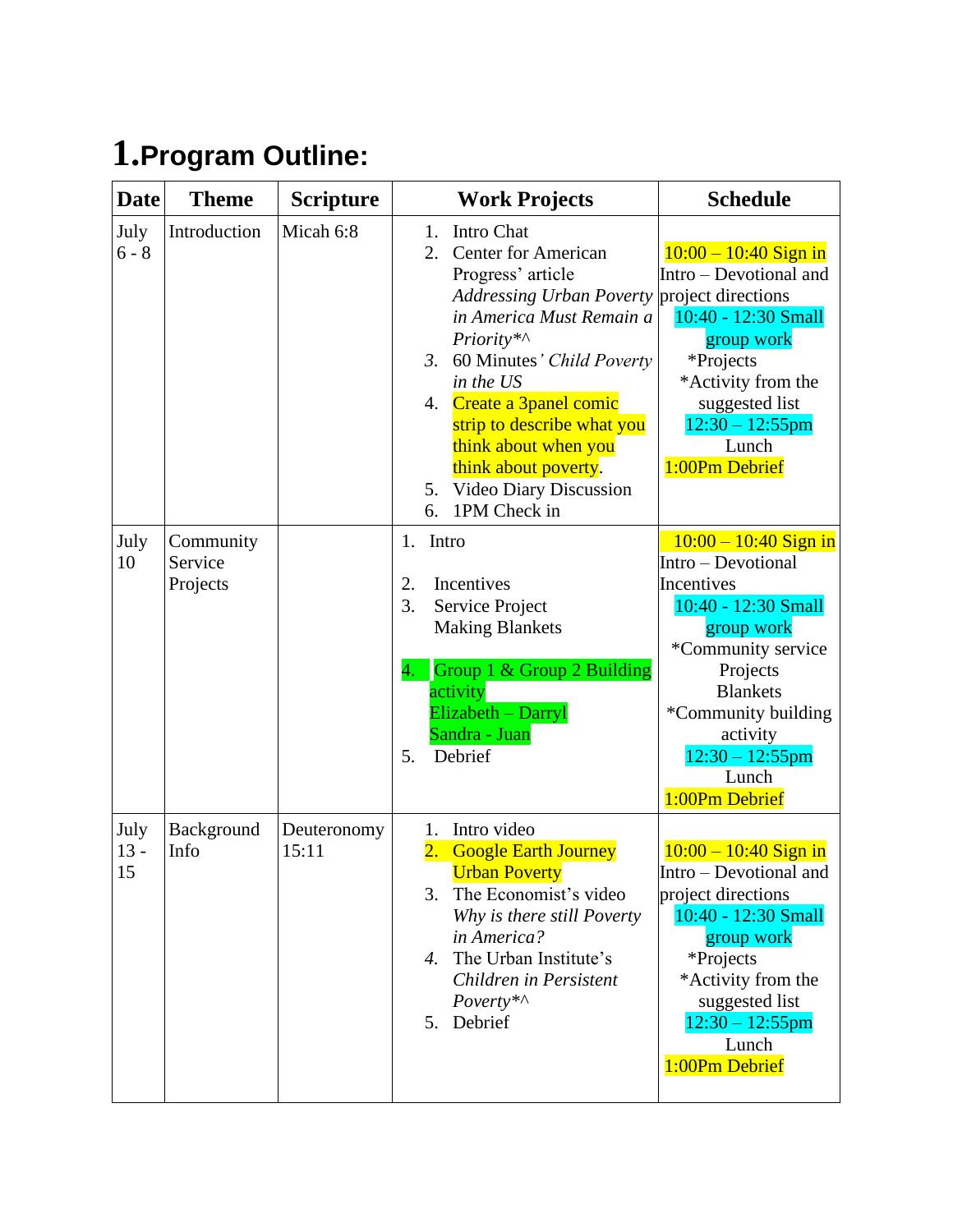| July       | Service                   |             | Intro<br>1.                  | $10:00 - 10:40$ Sign in                       |
|------------|---------------------------|-------------|------------------------------|-----------------------------------------------|
| 17         | Projects                  |             | 2.<br>Incentives             | Intro - Devotional                            |
|            |                           |             |                              | Incentives                                    |
|            |                           |             | Service project<br>3.        | 10:40 - 12:30 Small                           |
|            |                           |             | <b>Making Blankets</b>       | group work                                    |
|            |                           |             |                              | *Community service                            |
|            |                           |             | 4. Group 3 & Group 4         | Projects                                      |
|            |                           |             | <b>Building Activity</b>     | <b>Blankets</b>                               |
|            |                           |             | Jake – Jerimiah – Isaiah     | *Group building                               |
|            |                           |             | Erik - David                 | activity                                      |
|            |                           |             | Check in<br>5.               | $12:30 - 12:55$ pm                            |
|            |                           |             |                              | Lunch                                         |
|            |                           |             |                              | 1:00Pm Check In                               |
| July       | Teambuilding Ecclesiastes |             | Intro video<br>1.            | $10:00 - 10:40$ Sign in                       |
| $20 -$     |                           | $4:9-10$    | 2. High Schoolers create and | Intro – Devotional and                        |
| 22         |                           |             | lead game for younger        | project directions                            |
|            |                           |             | students                     | 10:40 - 12:30 Small                           |
|            |                           |             | 3. Play Durham Ministry's    | group work                                    |
|            |                           |             | <b>SPENT</b>                 | *Projects                                     |
|            |                           |             | 4. Debrief                   | *Activity from the                            |
|            |                           |             |                              | suggested list                                |
|            |                           |             |                              | $12:30 - 12:55$ pm                            |
|            |                           |             |                              | Lunch                                         |
|            |                           |             |                              | 1:00Pm Check In                               |
|            |                           |             |                              |                                               |
| July<br>24 |                           |             | 1. Intro                     | $10:00 - 10:40$ Sign in<br>Intro - Devotional |
|            |                           |             | Incentives<br>2.             | Incentives                                    |
|            |                           |             |                              | 10:40 - 12:30 Small                           |
|            |                           |             | 3.<br>Service project        | group work                                    |
|            |                           |             | <b>Food Collection</b>       | *Family cooking class                         |
|            |                           |             |                              | *Group building                               |
|            |                           |             | <b>All Group</b>             | activity                                      |
|            |                           |             | <b>Cooking together</b>      | *Lunch and birthdays                          |
|            |                           |             | Mr. Bagby & Ms. Ximena       | celebration                                   |
|            |                           |             |                              |                                               |
|            |                           |             | <b>Birthdays celebration</b> | 1:00Pm Check                                  |
|            |                           |             | June – July - August         |                                               |
|            |                           |             |                              |                                               |
|            |                           |             |                              |                                               |
| July       | Food                      | James 2:14- | Intro video<br>1.            | $10:00 - 10:40$ Sign in                       |
| 27         | Insecurity                | 18          | 2.<br>The Ohio State         | Intro – Devotional and                        |
|            |                           |             | University's Addressing      | project directions                            |
|            |                           |             | Food Security in the US      | $10:40 - 11:30$ Small                         |
|            |                           |             |                              | group work                                    |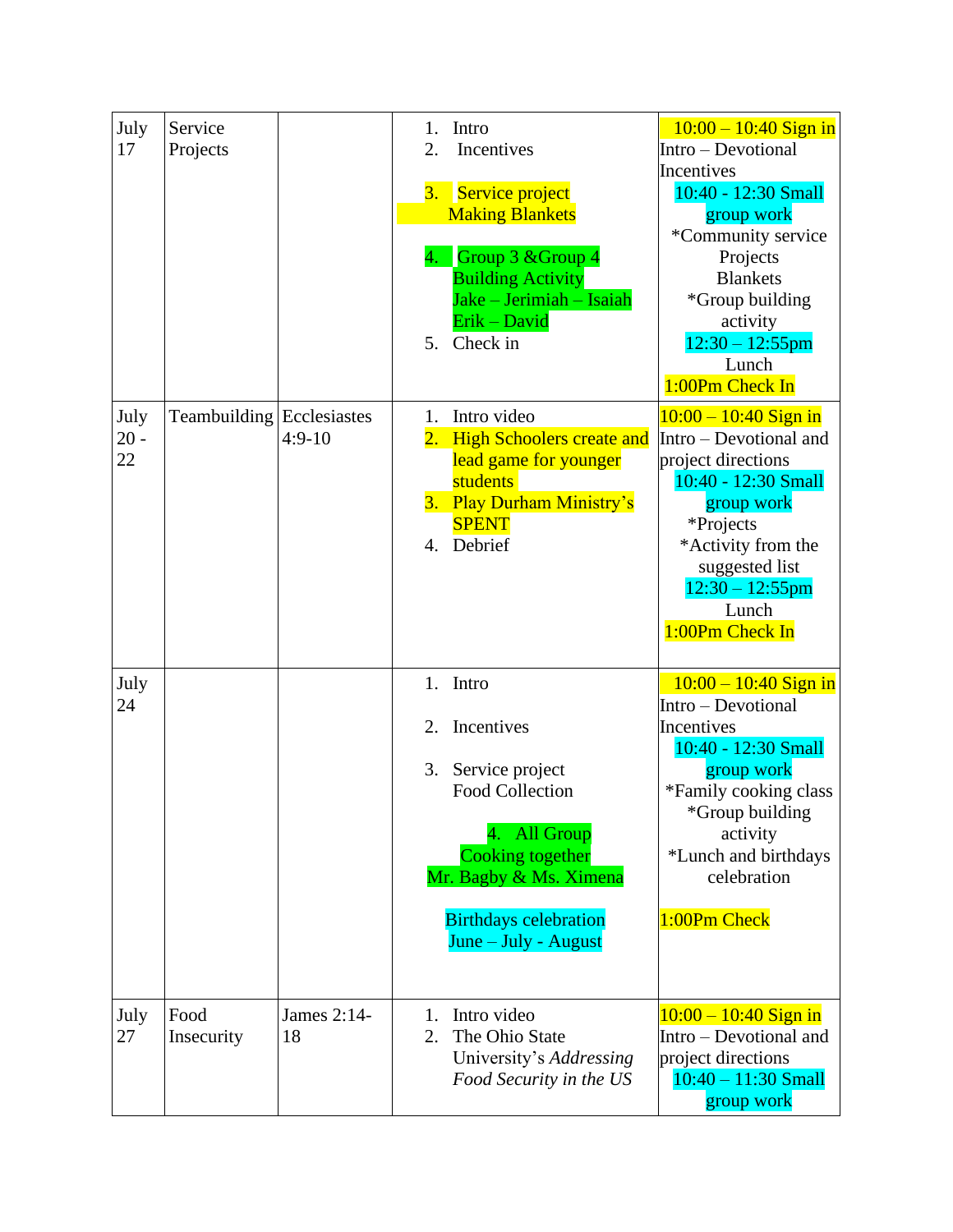|            |                        |                                 | 7.                               | 3. Episcopal News Service's<br>How the Second largest<br>soup kitchen*^<br>4. PBS's Building an<br>Oasis<br>5. Interview with foodbank<br>person<br>6. Service Project/Food<br>collection<br><b>Evening Debrief</b>                                                                                                                                            | *Projects<br>Activity from the<br>suggested list<br>elementary group<br>$11:30 - 11:55$ pm<br>Lunch / Brake<br><b>12:00 Panel</b><br>Food Insecurity<br>2:00Pm Debrief                                                                                                                     |
|------------|------------------------|---------------------------------|----------------------------------|----------------------------------------------------------------------------------------------------------------------------------------------------------------------------------------------------------------------------------------------------------------------------------------------------------------------------------------------------------------|--------------------------------------------------------------------------------------------------------------------------------------------------------------------------------------------------------------------------------------------------------------------------------------------|
| July<br>28 | Housing<br>Access      | Deuteronomy<br>$15:7-8$         | 1.<br>3.                         | Intro video<br>2. Discussion Panel<br>Huffpost Street Art and<br>activism with the Slumlord<br>Project in Baltimore*^<br>4. CBS Sunday Morning's<br>Painting the Town:<br>Philly's Artful Murals'<br>5. Street Art Creator project<br>6. Evening Debrief                                                                                                       | $10:00 - 10:40$ Sign in<br>Intro – Devotional and<br>project directions<br>10:40 - 11:30 Small<br>group work<br>*Projects<br>*Activity from the<br>suggested list<br>elementary group<br>$1130 - 11:55$ pm<br>Lunch /brake<br>12:00Pm Panel<br><b>Access to Housing</b><br>2:00 pm Debrief |
| July<br>29 | Racial<br>Disparity    | Colossians<br>$3:11 - 14$       | 1.<br>2.<br>5.<br>6.<br>7.<br>9. | Intro video<br>Sacred Conversation on<br>Race<br>3. PBS's Against All Odds<br>$(language, violence)*$<br>4. CNN's Kids Speak Their<br><b>Minds on Race</b><br>CNN's 99 years ago<br><i>today</i><br>The Conversation's<br>COVID-19 is hitting<br>$black$ *^<br>BrainPOP's<br>Coronavirus'<br>8. Make a window sign<br>and/or buttons<br><b>Evening Debrief</b> | $10:00 - 10:40$ Sign in<br>Intro – Devotional and<br>project directions<br>10:40 - 12:30 Small<br>group work<br>*Projects<br>*Activity from the<br>suggested list<br>elementary group<br>12;30 1pm<br>Lunch /brake<br>$1:00 - 1:55$ pm check<br>in<br>2:00 pm Debrief                      |
| July<br>30 | Impact of<br>Education | 1<br>Thessalonians<br>$5:11-15$ | 1.<br>2.                         | Intro video<br>TED/Kandice Sumner's<br>How America's Public                                                                                                                                                                                                                                                                                                    | $10:00 - 10:40$ Sign in<br>Intro – Devotional and<br>project directions                                                                                                                                                                                                                    |